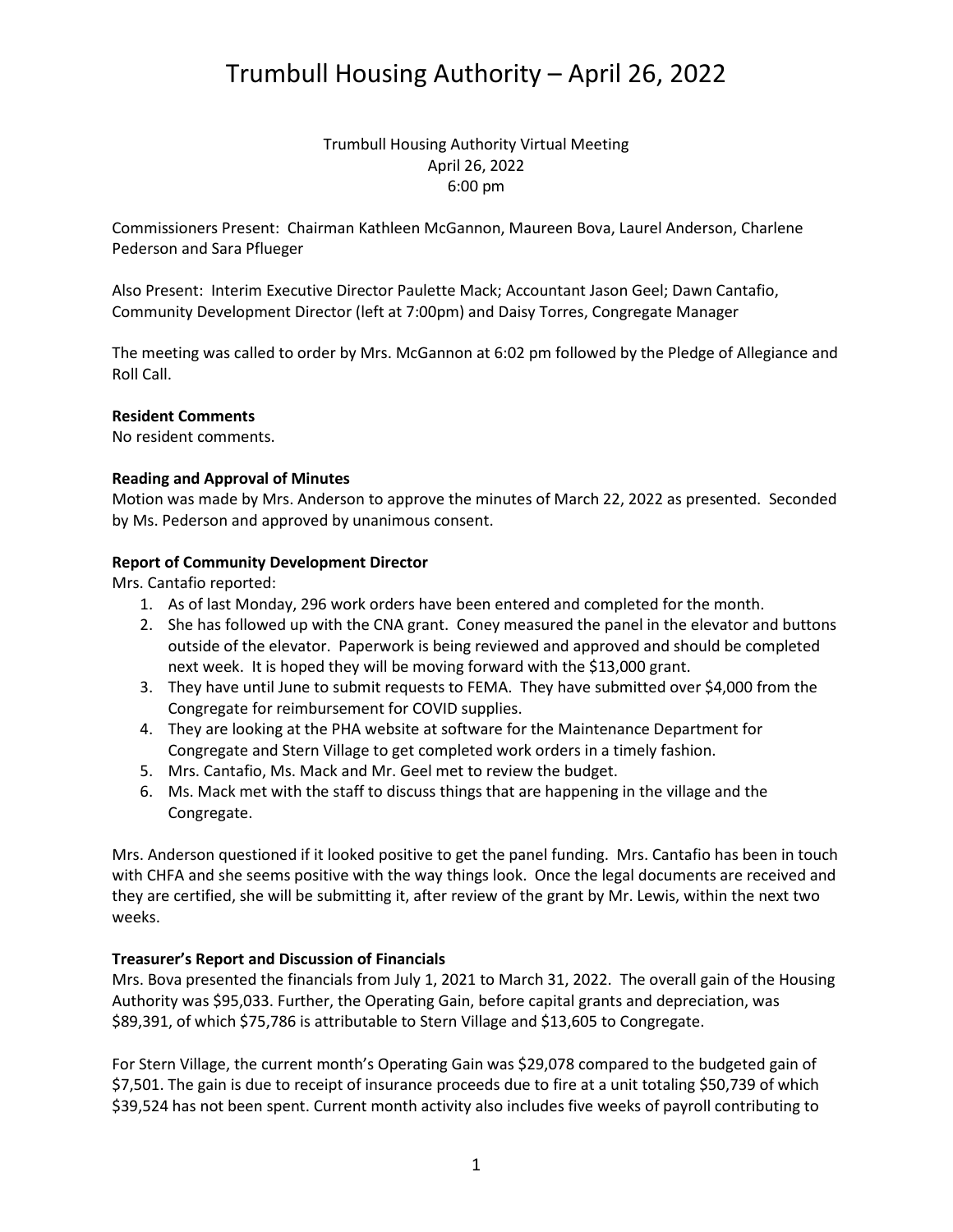\$13,235 in payroll overages for the month. For the year, Stern Village is approximately \$15,000 over projected revenues due primarily to tenant turnover early in the year. However, maintenance continues to operate overbudget due to continued investment in unit upgrades such as appliances and door hardware along with increased instances of drain line clogs and the related cost to fix.

For Congregate, the current month's Operating Loss was (\$1,600) compared to a budgeted gain of \$601. The month's loss was due to higher-than-average vacancies and a five-week payroll month. Otherwise, current month's operations are in line with budgeted amounts. Congregate otherwise continues to operate at breakeven. However, based on current vacancies and tenant turnover this year, it's expected that grant funds will be exhausted by May.

The overall cash position of the Authority including reserves is \$696,975. Payables include construction payables totaling \$40,202.

A snapshot of program balances are as follows:

| <b>Stern Village</b>    | 6/30/2021   | 2/28/22      | 3/31/22     | <b>YTD Change</b> |
|-------------------------|-------------|--------------|-------------|-------------------|
| Cash                    | \$104,160   | \$96,107     | \$101,221   | $$$ ( 2,939)      |
| <b>Accounts Payable</b> | \$75,128    | \$76,666     | \$91,533    | \$(16, 405)       |
| Interprogram Loan       | \$378,049   | \$341,425    | \$359,281   | \$(18, 768)       |
| Reserves                | \$506,831   | \$507,142    | \$507,142   | 311               |
| <b>Excess Cash</b>      | \$ (46,759) | \$ (61,064)  | \$ (55,950) |                   |
| Congregate              |             |              |             |                   |
| Cash                    | 90,274      | \$58,414     | \$79,135    | \$(11, 139)       |
| <b>Accounts Payable</b> | 26,174      | 25,883<br>Ś. | \$38,728    | \$(12, 554)       |
| Interprogram Loan       | \$378,049   | \$341,425    | \$359,281   | \$18,768          |
| Reserves                | 9.471       | 9.477        | \$<br>9,477 | Ś<br>6            |

Village cash includes unspent insurance proceeds of \$39,524. Planned reimbursement to Village from Congregate upon receipt of DOH funding, expected in late April, early May.

Tenant Accounts Receivable balances as follows:

|                      | # of          |                |            | # of           |
|----------------------|---------------|----------------|------------|----------------|
| <b>Stern Village</b> | 6/30/2021     | <b>Tenants</b> | 3/31/22    | <b>Tenants</b> |
| One Month or Less    | (3, 314)<br>Ş | 50             | \$ (2,617) | 57             |
| Over One Month Rent  | \$<br>3,051   | 4              | \$3,344    | 4              |
| Inactive AR          | 13,307        | <u>44</u>      | \$1,522    |                |
| Total                | 13,044        | 98             | \$2,249    | 68             |
| Congregate           |               |                |            |                |
| One Month or Less    | Ś<br>606      | 5              | \$<br>(98) |                |
| Over One Month Rent  | \$            | 0              | \$         | 0              |
| Inactive AR          | 15,515        | <u> 11</u>     | 2,184      | 4              |
| Total                | 16,121        | 16             | 2,086      | 6              |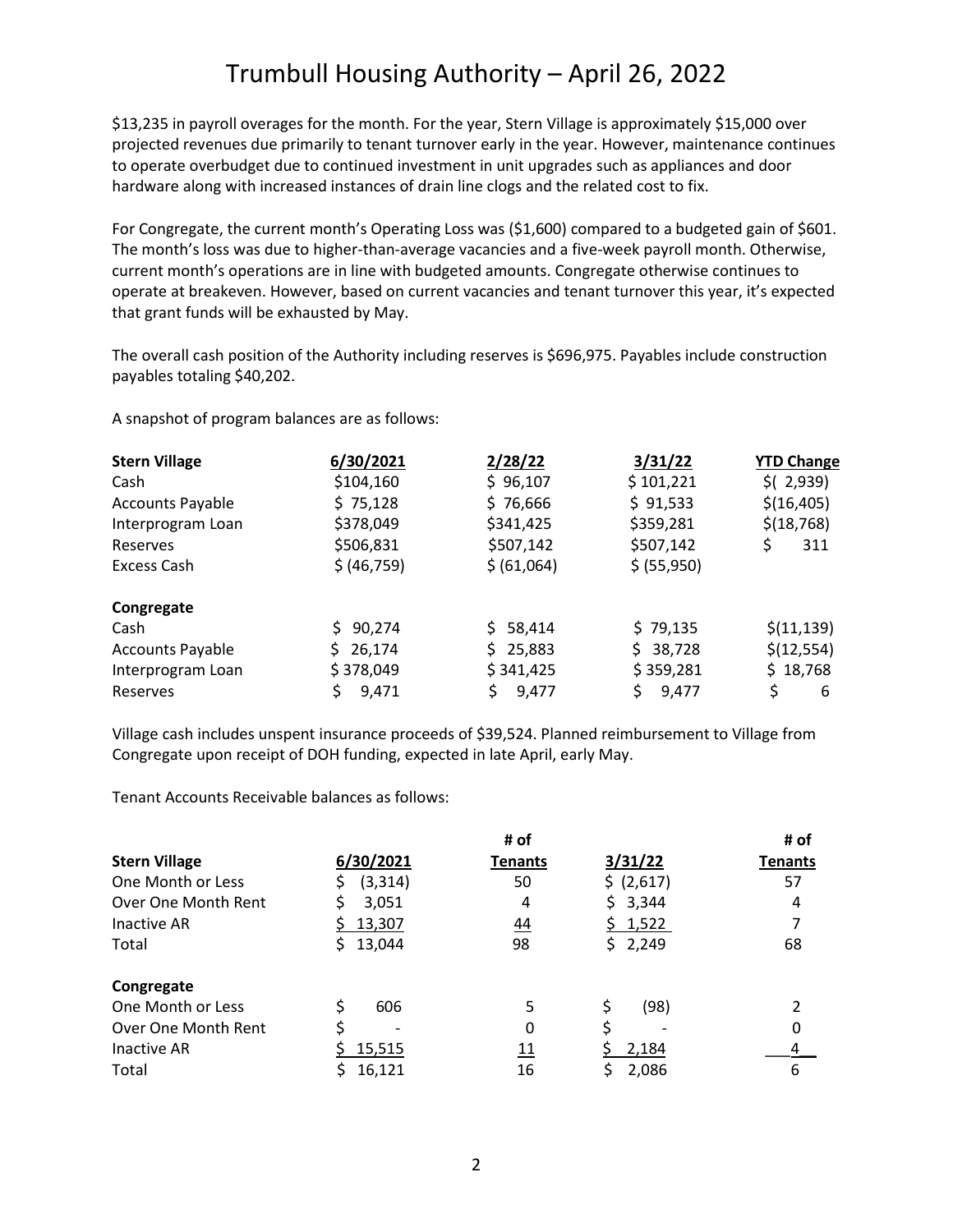Mrs. Anderson questioned:

- 1. If the insurance funds are removed from the checking account, it leaves approximately \$60,000 in cash. At our current rate of expenditures, will it affect the cash flow in the next two months. Mr. Geel noted there may only be a problem if the DOH funds are not received in May. The problem is the Congregate is behind receiving the large subsidy check due to a small correction with the paperwork required by DOH that needs to be addressed.
- 2. What is the implication of the statement "grant funding will be exhausted in May"? Mr. Geel noted he has been watching this. This is due to a spike in vacancies over the last three months. He anticipated tenant revenue would be lower than what is remaining in subsidy cash. Because of turnover, revenues will fall less than projected which would be approximately one month's work of subsidy or about \$15,000. A revised budget/payment request for DOH is being submitted requesting additional funding because of unforeseen circumstances, which in this case is tenant turnover. He is unsure if DOH will cover the gap and approve the request. Mrs. Anderson questioned how this would impact Congregate cash flow. Cash balances have been reviewed; the \$45,000 will be received, it is just a matter of whether the tenant vacancies will affect the numbers on the tenant side. This is before the extra subsidy request from DOH.

Discussion was held regarding a policy to cover a shortfall at the end of the year. Mr. Geel noted they would have to take money if the funds dip below the minimum cash balance. He also indicated there needs to be signature changes made to the bank accounts with Ms. Polansky leaving and with the on-line access. Mrs. Bova would be the entity to make this transfer transaction. **Mrs. Anderson moved that, on a one-time basis in May, if the balance falls below \$40,000, Mrs. Bova is authorized by the Board to do a transfer of \$20,000 from reserves to checking. Seconded by Ms. Pflueger and approved by unanimous consent.**

3. Ms. Pederson questioned the insurance proceeds and whether the amount will cover the loss and damages for the incident. Mr. Geel noted, from the correspondence he has reviewed, the determination was based on the amount of bills provided to the insurance company minus the \$5,000 deductible. This should be adequate coverage.

## **Executive Director's Report and Maintenance Activity Report**

Ms. Mack reported the following:

- 1. It has been busy in the Village but quiet.
- 2. Unit 131, all parties have been involved. Unfortunately, no work has been done in Unit 131. She emailed United to inquire about a start date. Windows have been ordered but will take approximately 12-14 weeks for delivery.
- 3. Maintenance has been very busy with sanitizing and clearing units vacated for various reasons. Units 127 and 149 are being cleared and will fall under the HTCC funding. Unit 128 will be switched with 127 for refurbishing as promised to the resident. Unit 105 will be ready for tenants next week and Unit 118 by May 1.
- 4. Work orders are coming in steadily with over 300 for the month. With the new process, the staff can work on their smart phones. The tablet is missing at this time and may need to be replaced. Starting May 1, they will be working off smart phones for the work orders which will allow them to document accountability and productivity.
- 5. Calling Strathmore to address a broken light pole. It may need to be replaced.
- 6. Two students from Trumbull High helped out during spring break and did a great job. One additional student will be helping this week.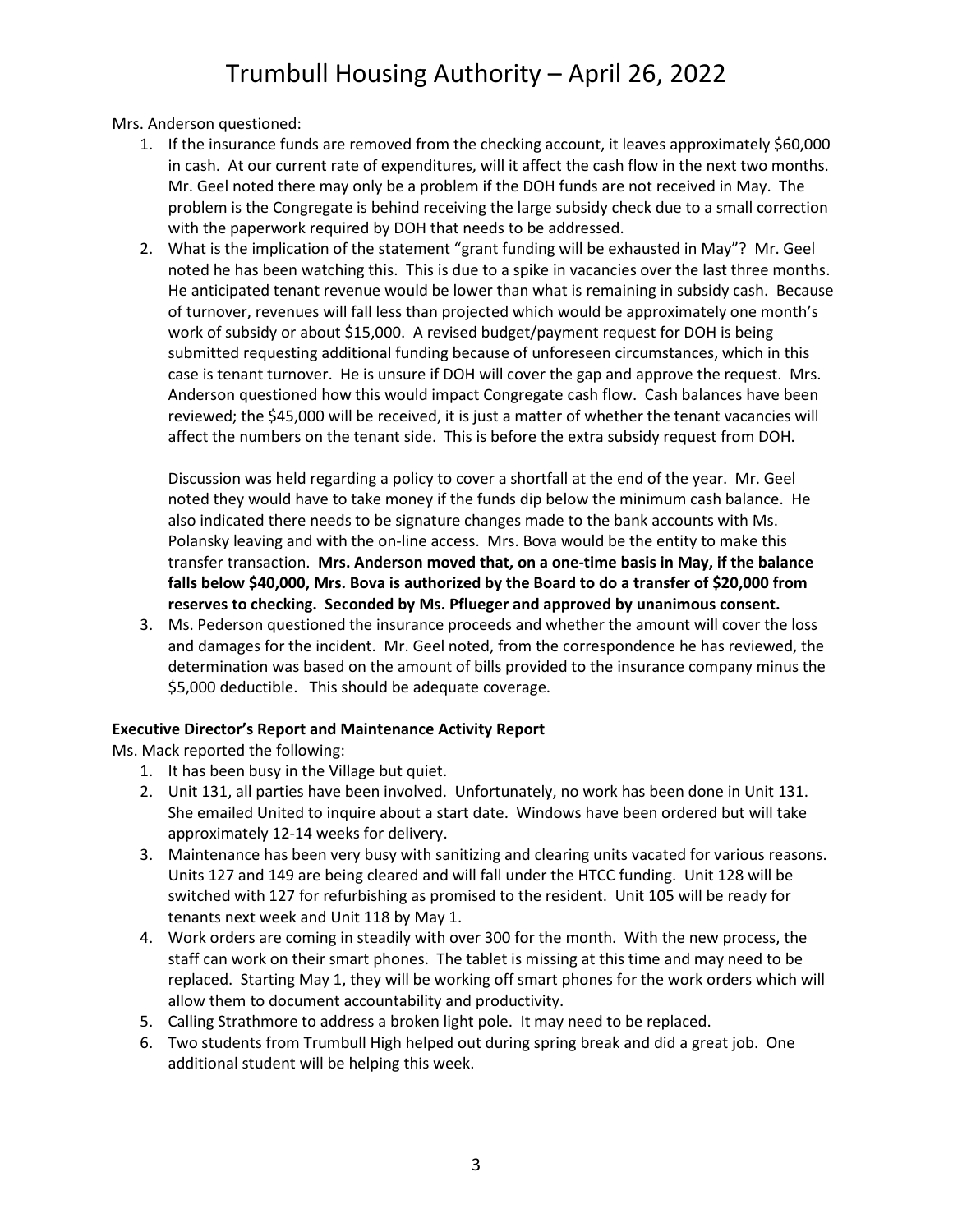7. With regards to the Congregate, Ms. Mack received a quote for \$1,600 to repair the brickwork. She felt it was high but has had difficulty finding anyone to give a second quote. This work should start within the next two weeks.

### **Staffing Report**

Ms. Pflueger noted she has had staff meetings to discuss what is needed and what information would help the staff be more productive/more efficient. They have some ideas of what would be helpful including the hiring of a specialized consultant. This would be the subject of an Executive Session discussion. She would like to move forward, if possible.

### **Congregate Updates**

Ms. Torres noted the following in her written report:

- 1. Stanley did an annual check on the front doors on March 21. They adjusted the door so it closed properly and recommended replacement due to rust. It was felt the door should be sanded and repainted first and a work order should be initiated.
- 2. The cracked dining room window has been replaced.
- 3. John, the Kennedy Center Director, has been contacted regarding additional cleaning help. The current person is only part-time and needs assistance in cleaning the building each week. It was noted they are also looking into getting a quote from another cleaning service for the job.
- 4. The food service time has been changed back to lunch but the residents are not satisfied with the food. There is a new chef and it seems he was not appropriately trained in the use of equipment in the kitchen, the items to be provided as sides with the main meals and proper storage of food items. Mrs. McGannon requested the Food Committee meet with all parties to discuss and resolve this matter. Mrs. Bova will attend this meeting.
- 5. There is one vacant unit this month but next month three residents are moving. One move is for health reasons to a nursing home and two felt it was too expensive. There are additional people on the waiting list who are being contacted. Interviews will be conducted by Ms. Torres and Ms. Mack. Question was raised about the \$110 rent increase and who was impacted by it. Mr. Geel noted he is still waiting for the new benefit amount, approximately \$90, to see who might be impacted. It may offset the number of those who would see an increase in rent.

#### **New Business**

1. Mrs. McGannon spoke regarding the three units being completed to finish up the grant. They are having the same issue with the permits. They pulled permits for the units but never called for inspections until the project was complete (no rough inspections conducted). This was done in the past and was incorrect procedure. She made clear to Ms. Mack that there is no work done without open-wall inspection by the Building Department. They do not want to run into the same problems they did a short time ago which took time to resolve. This is a company that knows what inspections are required. They were through this process once before and were told what was expected and now continue to proceed in the same manner without the appropriate inspections. They have not requested plumbing or electrical inspections prior to putting the walls in. Unless the last three units are done properly, she will not let the Building Department sign off on them. Discussion was held regarding various permits pulled for Units 7, 37 and 98. The Building Department has not done rough inspections on these units according to a recent email. The contractor reports the three units are vacant but it was noted some may be occupied at this time.

Mrs. McGannon briefly left the meeting at 7:03 pm.